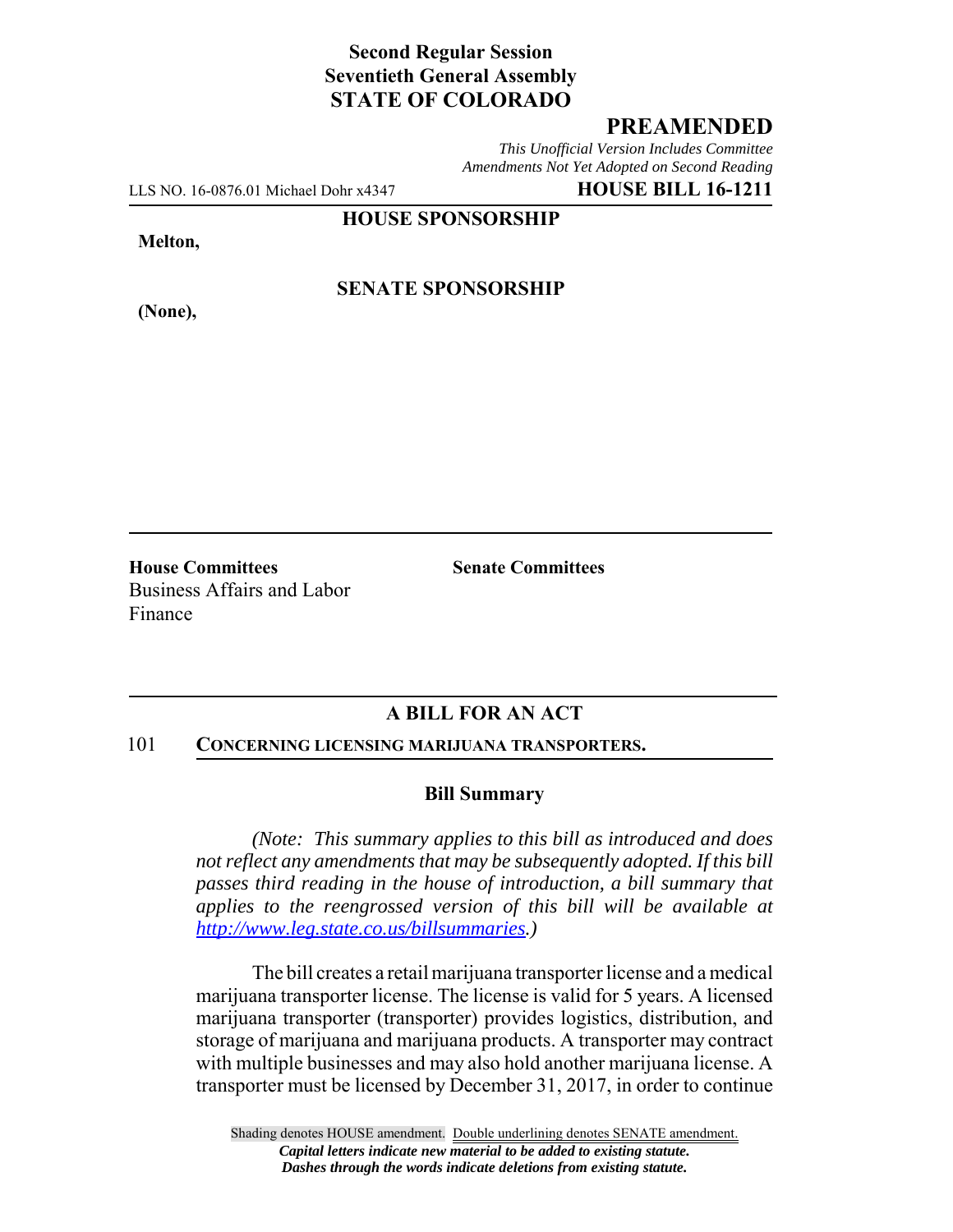to operate. The bill describes the circumstances under which a business can terminate a contract with a transporter.

| 1              | Be it enacted by the General Assembly of the State of Colorado:            |
|----------------|----------------------------------------------------------------------------|
| $\overline{2}$ | SECTION 1. In Colorado Revised Statutes, 12-43.3-104, add                  |
| 3              | $(8.5)$ as follows:                                                        |
| $\overline{4}$ | 12-43.3-104. Definitions. As used in this article, unless the              |
| 5              | context otherwise requires:                                                |
| 6              | (8.5) "MEDICAL MARIJUANA TRANSPORTER" MEANS AN ENTITY OR                   |
| 7              | PERSON THAT IS LICENSED TO TRANSPORT MEDICAL MARIJUANA AND                 |
| 8              | MEDICAL MARIJUANA-INFUSED PRODUCTS FROM ONE MEDICAL MARIJUANA              |
| 9              | ESTABLISHMENT TO ANOTHER MEDICAL MARIJUANA ESTABLISHMENT AND               |
| 10             | TO TEMPORARILY STORE THE TRANSPORTED MEDICAL MARIJUANA AND                 |
| 11             | MEDICAL MARIJUANA-INFUSED PRODUCTS AT ITS LICENSED PREMISES, BUT           |
| 12             | AUTHORIZED TO SELL MEDICAL MARIJUANA OR MEDICAL<br><b>IS</b><br><b>NOT</b> |
| 13             | MARIJUANA-INFUSED PRODUCTS UNDER ANY CIRCUMSTANCES.                        |
| 14             | <b>SECTION 2.</b> In Colorado Revised Statutes, 12-43.3-202, add (2)       |
| 15             | (a) $(XVIII.6)$ as follows:                                                |
| 16             | 12-43.3-202. Powers and duties of state licensing authority -              |
| 17             | rules. $(2)$ (a) Rules promulgated pursuant to paragraph (b) of subsection |
| 18             | (1) of this section may include, but need not be limited to, the following |
| 19             | subjects:                                                                  |
| 20             | (XVIII.6) MEDICAL MARIJUANA TRANSPORTER LICENSED                           |
| 21             | BUSINESSES, INCLUDING REQUIREMENTS FOR DRIVERS, INCLUDING                  |
| 22             | OBTAINING AND MAINTAINING A VALID COLORADO DRIVER'S LICENSE;               |
| 23             | INSURANCE REQUIREMENTS; ACCEPTABLE TIME FRAMES FOR TRANSPORT,              |
| 24             | STORAGE, AND DELIVERY; REQUIREMENTS FOR TRANSPORT VEHICLES; AND            |
| 25             | REQUIREMENTS FOR LICENSED PREMISES;                                        |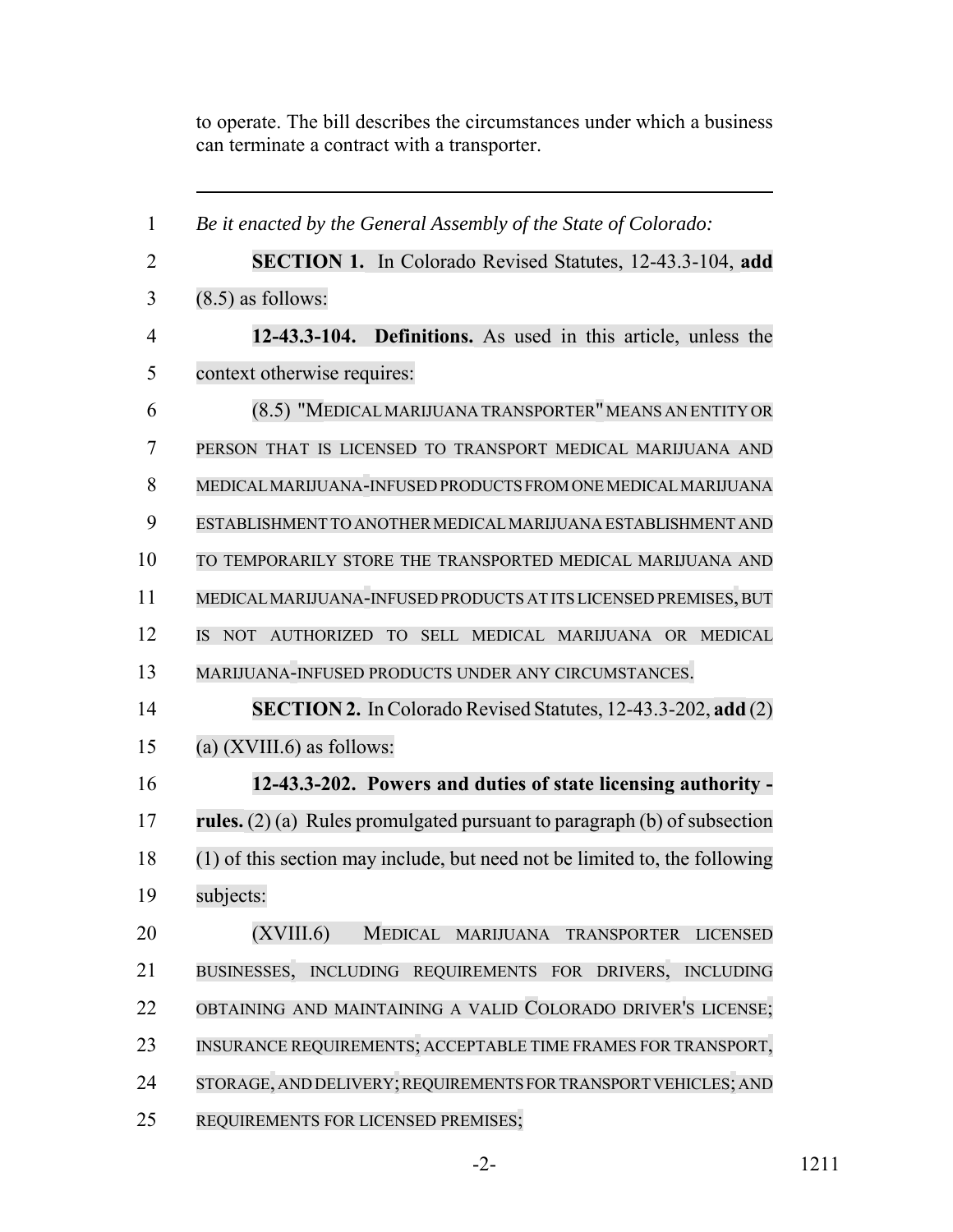**SECTION 3.** In Colorado Revised Statutes, 12-43.3-301, **add** (1) 2 (d) as follows:

 **12-43.3-301. Local licensing authority - applications - licenses.** (1) A local licensing authority may issue only the following medical marijuana licenses upon payment of the fee and compliance with all local licensing requirements to be determined by the local licensing authority: (d) A MEDICAL MARIJUANA TRANSPORTER LICENSE. **SECTION 4.** In Colorado Revised Statutes, 12-43.3-401, **add** (1) (e) as follows: **12-43.3-401. Classes of licenses.** (1) For the purpose of regulating the cultivation, manufacture, distribution, and sale of medical marijuana, the state licensing authority in its discretion, upon application in the prescribed form made to it, may issue and grant to the applicant a license from any of the following classes, subject to the provisions and restrictions provided by this article: (e) MEDICAL MARIJUANA TRANSPORTER LICENSE. **SECTION 5.** In Colorado Revised Statutes, **add** 12-43.3-406 as follows: **12-43.3-406. Medical marijuana transporter license.** (1) (a) A MEDICAL MARIJUANA TRANSPORTER LICENSE MAY BE ISSUED TO A PERSON TO PROVIDE LOGISTICS, DISTRIBUTION, AND STORAGE OF MEDICAL MARIJUANA AND MEDICAL MARIJUANA-INFUSED PRODUCTS. NOTWITHSTANDING ANY OTHER PROVISIONS OF LAW, A MEDICAL MARIJUANA TRANSPORTER LICENSE IS VALID FOR THREE YEARS, BUT CANNOT BE TRANSFERRED WITH A CHANGE OF OWNERSHIP. A LICENSED MEDICAL MARIJUANA TRANSPORTER IS RESPONSIBLE FOR THE MEDICAL MARIJUANA AND MEDICAL MARIJUANA-INFUSED PRODUCTS ONCE IT TAKES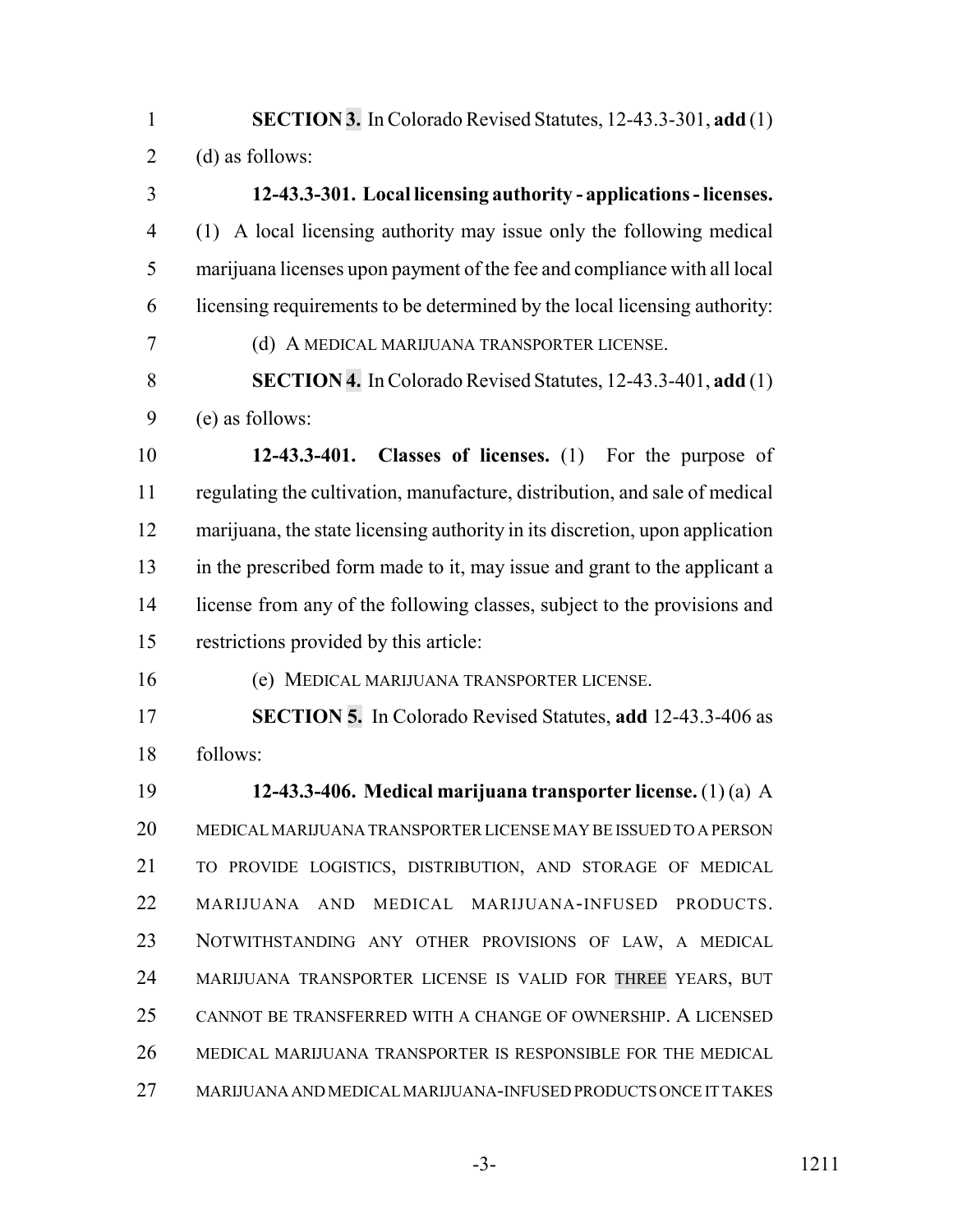CONTROL OF THE PRODUCT.

 (b) A LICENSED MEDICAL MARIJUANA TRANSPORTER MAY CONTRACT WITH MULTIPLE LICENSED MEDICAL MARIJUANA BUSINESSES. 

 (c) ON AND AFTER JULY 1, 2017, ALL MEDICAL MARIJUANA TRANSPORTERS SHALL HOLD A VALID MEDICAL MARIJUANA TRANSPORTER LICENSE; EXCEPT THAT AN ENTITY LICENSED PURSUANT TO THIS ARTICLE THAT PROVIDES ITS OWN DISTRIBUTION IS NOT REQUIRED TO HAVE A MEDICAL MARIJUANA TRANSPORTER LICENSE TO TRANSPORT AND DISTRIBUTE ITS PRODUCTS. THE STATE LICENSING AUTHORITY SHALL 11 BEGIN ACCEPTING APPLICATIONS AFTER JANUARY 1, 2017.

 (2) A MEDICAL MARIJUANA TRANSPORTER LICENSEE MAY MAINTAIN A LICENSED PREMISES TO TEMPORARILY STORE MEDICAL MARIJUANA AND MEDICAL MARIJUANA-INFUSED PRODUCTS AND TO USE AS A CENTRALIZED DISTRIBUTION POINT. THE LICENSED PREMISES MUST BE LOCATED IN A JURISDICTION THAT PERMITS THE OPERATION OF MEDICAL MARIJUANA CENTERS. A LICENSED MEDICAL MARIJUANA TRANSPORTER MAY STORE AND DISTRIBUTE MEDICAL MARIJUANA AND MEDICAL MARIJUANA-INFUSED PRODUCTS FROM THIS LOCATION. A STORAGE FACILITY MUST MEET THE SAME SECURITY REQUIREMENTS THAT ARE REQUIRED TO OBTAIN A MEDICAL MARIJUANA OPTIONAL PREMISE CULTIVATION LICENSE.

23 (3) A MEDICAL MARIJUANA TRANSPORTER LICENSEE SHALL USE THE SEED-TO-SALE TRACKING SYSTEM DEVELOPED PURSUANT TO SECTION 25 12-43.4-202 (1) TO CREATE SHIPPING MANIFESTS DOCUMENTING THE TRANSPORT OF MEDICAL MARIJUANA AND MEDICAL MARIJUANA-INFUSED PRODUCTS THROUGHOUT THE STATE.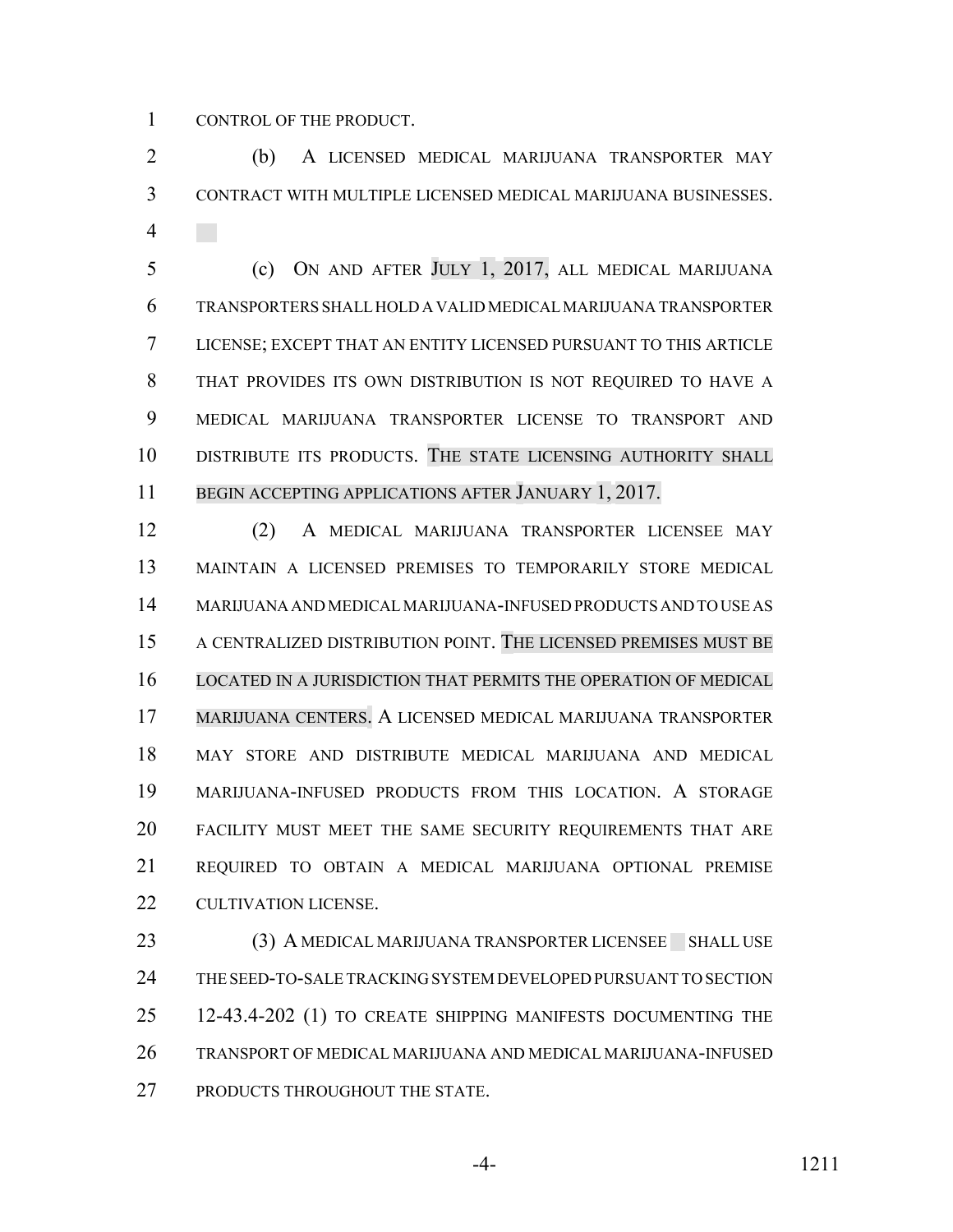| $\mathbf{1}$   | (4) A MEDICAL MARIJUANA TRANSPORTER LICENSEE MAY:                           |
|----------------|-----------------------------------------------------------------------------|
| $\overline{2}$ | (a) MAINTAIN AND OPERATE ONE OR MORE WAREHOUSES IN THE                      |
| 3              | <b>STATE</b><br>TO.<br>HANDLE MEDICAL MARIJUANA AND<br>MEDICAL              |
| $\overline{4}$ | MARIJUANA-INFUSED PRODUCTS; AND                                             |
| 5              | (b)<br><b>DELIVER</b><br>MEDICAL<br>MARIJUANA AND<br><b>MEDICAL</b>         |
| 6              | MARIJUANA-INFUSED PRODUCTS ON ORDERS PREVIOUSLY TAKEN IF THE                |
| 7              | PLACE WHERE ORDERS ARE TAKEN AND DELIVERED IS LICENSED.                     |
| 8              |                                                                             |
| 9              | SECTION 6. In Colorado Revised Statutes, 12-43.4-103, add                   |
| 10             | $(21.5)$ as follows:                                                        |
| 11             | 12-43.4-103. Definitions. As used in this article, unless the               |
| 12             | context otherwise requires:                                                 |
| 13             | (21.5) "RETAIL MARIJUANA TRANSPORTER" MEANS AN ENTITY OR                    |
| 14             | PERSON THAT IS LICENSED TO TRANSPORT RETAIL MARIJUANA AND RETAIL            |
| 15             | MARIJUANA PRODUCTS FROM ONE RETAIL MARIJUANA ESTABLISHMENT TO               |
| 16             | ANOTHER RETAIL MARIJUANA ESTABLISHMENT AND TO TEMPORARILY                   |
| 17             | STORE THE TRANSPORTED RETAIL MARIJUANA AND RETAIL MARIJUANA                 |
| 18             | PRODUCTS AT ITS LICENSED PREMISES, BUT IS NOT AUTHORIZED TO SELL            |
| 19             | RETAIL MARIJUANA OR RETAIL MARIJUANA PRODUCTS UNDER ANY                     |
| 20             | CIRCUMSTANCES.                                                              |
| 21             | SECTION 7. In Colorado Revised Statutes, 12-43.4-202, add (3)               |
| 22             | (a) $(XVII)$ as follows:                                                    |
| 23             | 12-43.4-202. Powers and duties of state licensing authority -               |
| 24             | rules. $(3)$ (a) Rules promulgated pursuant to paragraph (b) of subsection  |
| 25             | (2) of this section must include, but need not be limited to, the following |
| 26             | subjects:                                                                   |
| 27             | (XVII) RETAIL MARIJUANA TRANSPORTER LICENSED BUSINESSES,                    |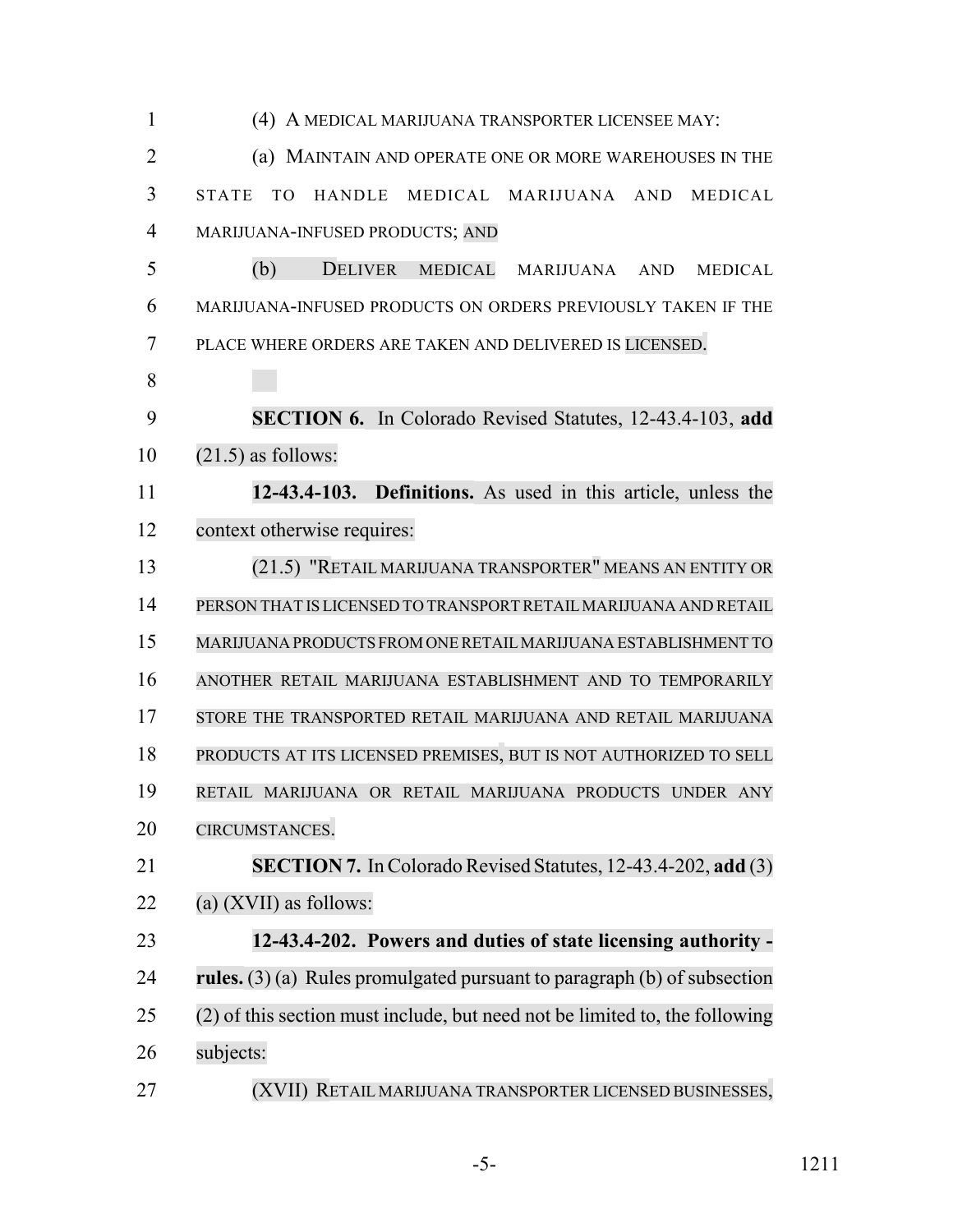1 INCLUDING REQUIREMENTS FOR DRIVERS, INCLUDING OBTAINING AND MAINTAINING A VALID COLORADO DRIVER'S LICENSE; INSURANCE REQUIREMENTS; ACCEPTABLE TIME FRAMES FOR TRANSPORT, STORAGE, AND DELIVERY; REQUIREMENTS FOR TRANSPORT VEHICLES; AND REQUIREMENTS FOR LICENSED PREMISES;

 **SECTION 8.** In Colorado Revised Statutes, 12-43.4-401, **amend** (1) (d); and **add** (1) (f) as follows:

 **12-43.4-401. Classes of licenses.** (1) For the purpose of regulating the cultivation, manufacture, distribution, sale, and testing of retail marijuana and retail marijuana products, the state licensing authority in its discretion, upon receipt of an application in the prescribed form, may issue and grant to the applicant a license from any of the following classes, subject to the provisions and restrictions provided by this article:

(d) Retail marijuana testing facility license; and

(f) RETAIL MARIJUANA TRANSPORTER LICENSE.

 **SECTION 9.** In Colorado Revised Statutes, **add** 12-43.4-406 as follows:

 **12-43.4-406. Retail marijuana transporter license.** (1) (a) A RETAIL MARIJUANA TRANSPORTER LICENSE MAY BE ISSUED TO A PERSON TO PROVIDE LOGISTICS, DISTRIBUTION, AND STORAGE OF RETAIL 22 MARIJUANA AND RETAIL MARIJUANA PRODUCTS. NOTWITHSTANDING ANY OTHER PROVISIONS OF LAW, A RETAIL MARIJUANA TRANSPORTER LICENSE IS VALID FOR THREE YEARS, BUT CANNOT BE TRANSFERRED WITH A CHANGE OF OWNERSHIP.A LICENSED RETAIL MARIJUANA TRANSPORTER IS RESPONSIBLE FOR THE RETAIL MARIJUANA AND RETAIL MARIJUANA PRODUCTS ONCE IT TAKES CONTROL OF THE PRODUCT.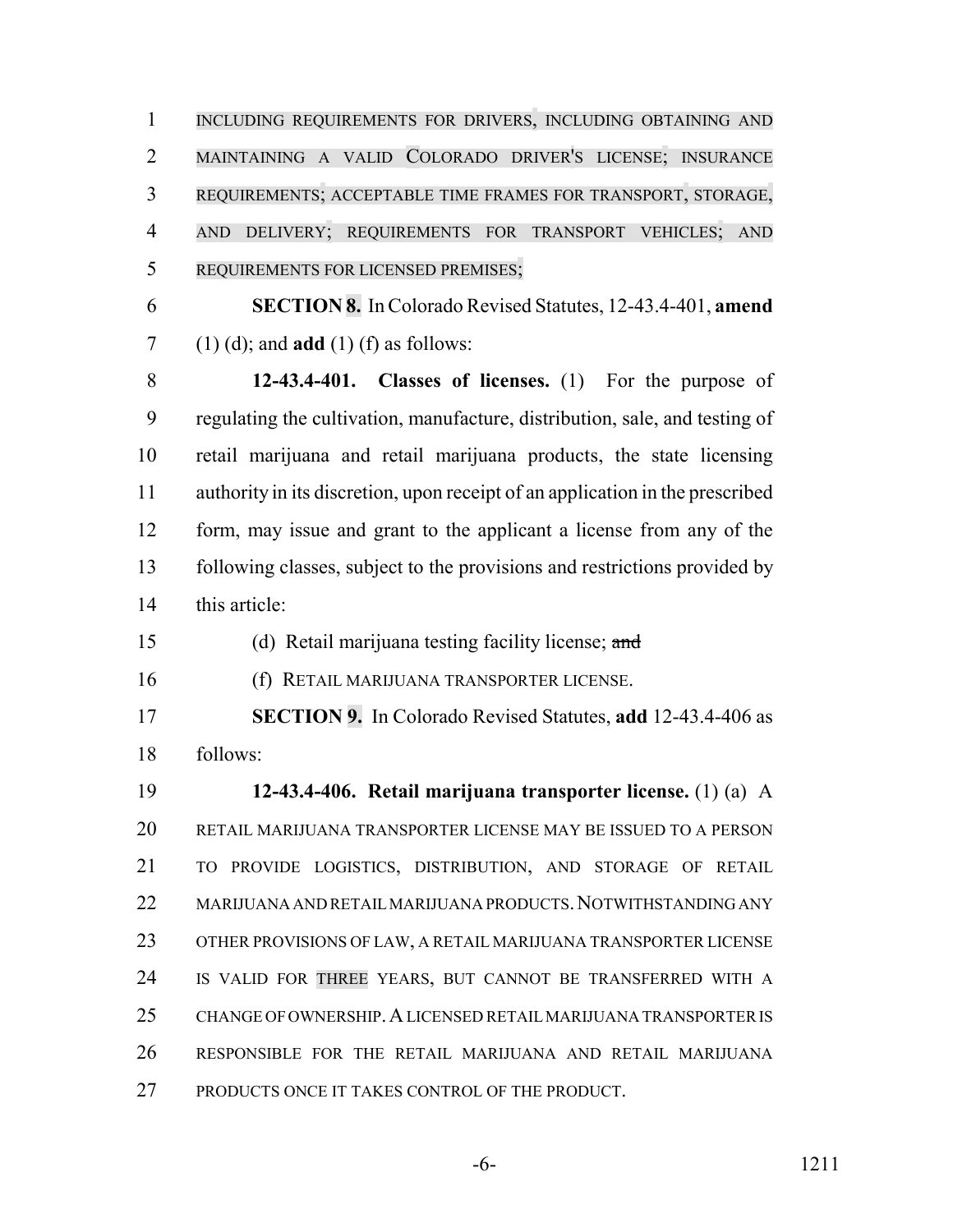(b) A LICENSED RETAIL MARIJUANA TRANSPORTER MAY CONTRACT 2 WITH MULTIPLE LICENSED RETAIL MARIJUANA BUSINESSES.

 (c) ON AND AFTER JULY 1, 2017, ALL RETAIL MARIJUANA TRANSPORTERS SHALL HOLD A VALID RETAIL MARIJUANA TRANSPORTER LICENSE; EXCEPT THAT AN ENTITY LICENSED PURSUANT TO THIS ARTICLE THAT PROVIDES ITS OWN DISTRIBUTION IS NOT REQUIRED TO HAVE A RETAIL MARIJUANA TRANSPORTER LICENSE TO TRANSPORT AND DISTRIBUTE ITS PRODUCTS. THE STATE LICENSING AUTHORITY SHALL BEGIN ACCEPTING APPLICATIONS AFTER JANUARY 1, 2017.

 (2) A RETAIL MARIJUANA TRANSPORTER LICENSEE MAY MAINTAIN A LICENSED PREMISES TO TEMPORARILY STORE RETAIL MARIJUANA AND RETAIL MARIJUANA PRODUCTS AND TO USE AS A CENTRALIZED DISTRIBUTION POINT. THE LICENSED PREMISES MUST BE LOCATED IN A JURISDICTION THAT PERMITS THE OPERATION OF RETAIL MARIJUANA STORES. A LICENSED RETAIL MARIJUANA TRANSPORTER MAY STORE AND DISTRIBUTE RETAIL MARIJUANA AND RETAIL MARIJUANA PRODUCTS FROM THIS LOCATION. A STORAGE FACILITY MUST MEET THE SAME SECURITY REQUIREMENTS THAT ARE REQUIRED TO OBTAIN A RETAIL MARIJUANA CULTIVATION LICENSE.

20 (3) A RETAIL MARIJUANA TRANSPORTER LICENSEE SHALL USE THE SEED-TO-SALE TRACKING SYSTEM DEVELOPED PURSUANT TO SECTION 22 12-43.4-202 (1) TO CREATE SHIPPING MANIFESTS DOCUMENTING THE TRANSPORT OF RETAIL MARIJUANA AND RETAIL MARIJUANA PRODUCTS 24 THROUGHOUT THE STATE.

 (4) A RETAIL MARIJUANA TRANSPORTER LICENSEE MAY: **(a) MAINTAIN AND OPERATE ONE OR MORE WAREHOUSES IN THE** STATE TO HANDLE RETAIL MARIJUANA AND RETAIL MARIJUANA PRODUCTS;

$$
-7-
$$